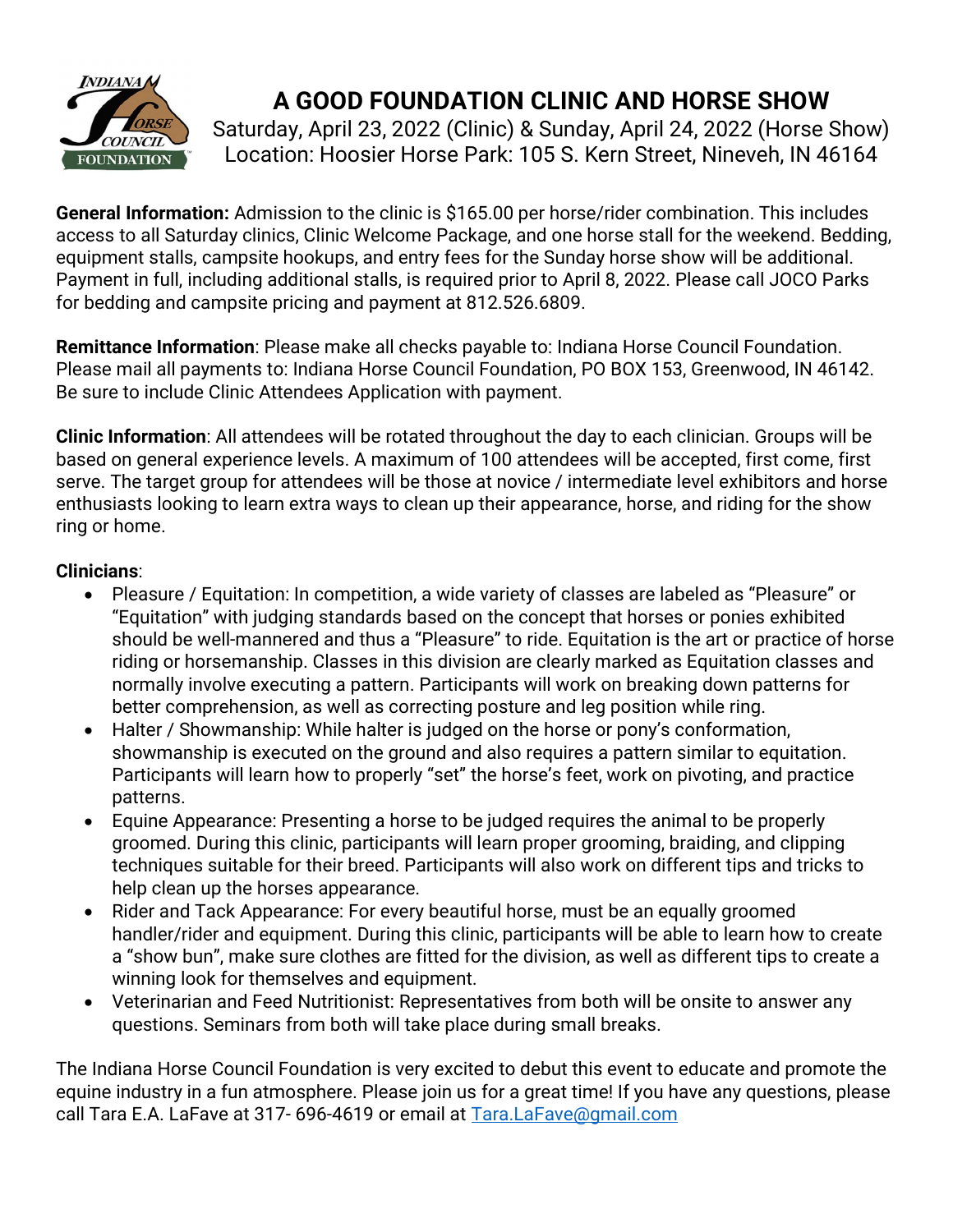

### A GOOD FOUNDATION CLINIC AND HORSE SHOW

Saturday, April 23, 2022 (Clinic) – 9 AM Rain or Shine Location: Hoosier Horse Park: 105 S. Kern Street, Nineveh, IN 46164

### CLINIC APPLICATION FORM

| Yes                                           | No  | Does attendee feel comfortable riding in groups at a walk and trot?                                                                                        |  |
|-----------------------------------------------|-----|------------------------------------------------------------------------------------------------------------------------------------------------------------|--|
| Yes                                           | No  | Does attendee prefer to stay in a group that focuses only on walk and trot?                                                                                |  |
| Yes                                           | No  | Does attendee feel comfortable riding in groups at a walk, trot, and canter?                                                                               |  |
| Yes                                           | No. | Has attendee ever competed in a competition?                                                                                                               |  |
|                                               |     |                                                                                                                                                            |  |
| Please name three self goals for this clinic: |     |                                                                                                                                                            |  |
|                                               |     |                                                                                                                                                            |  |
|                                               |     |                                                                                                                                                            |  |
|                                               |     |                                                                                                                                                            |  |
|                                               |     | Please name three horse goals for this clinic:                                                                                                             |  |
|                                               |     |                                                                                                                                                            |  |
|                                               |     |                                                                                                                                                            |  |
|                                               |     |                                                                                                                                                            |  |
|                                               |     |                                                                                                                                                            |  |
|                                               |     | Additional tack stalls (first come first serve) \$40 for the weekend: _______________________________                                                      |  |
|                                               |     | Make checks payable to Indiana Horse Council Foundation<br>Mail payment & application to Indiana Horse Council Foundation, PO Box 153, Greenwood, IN 46142 |  |